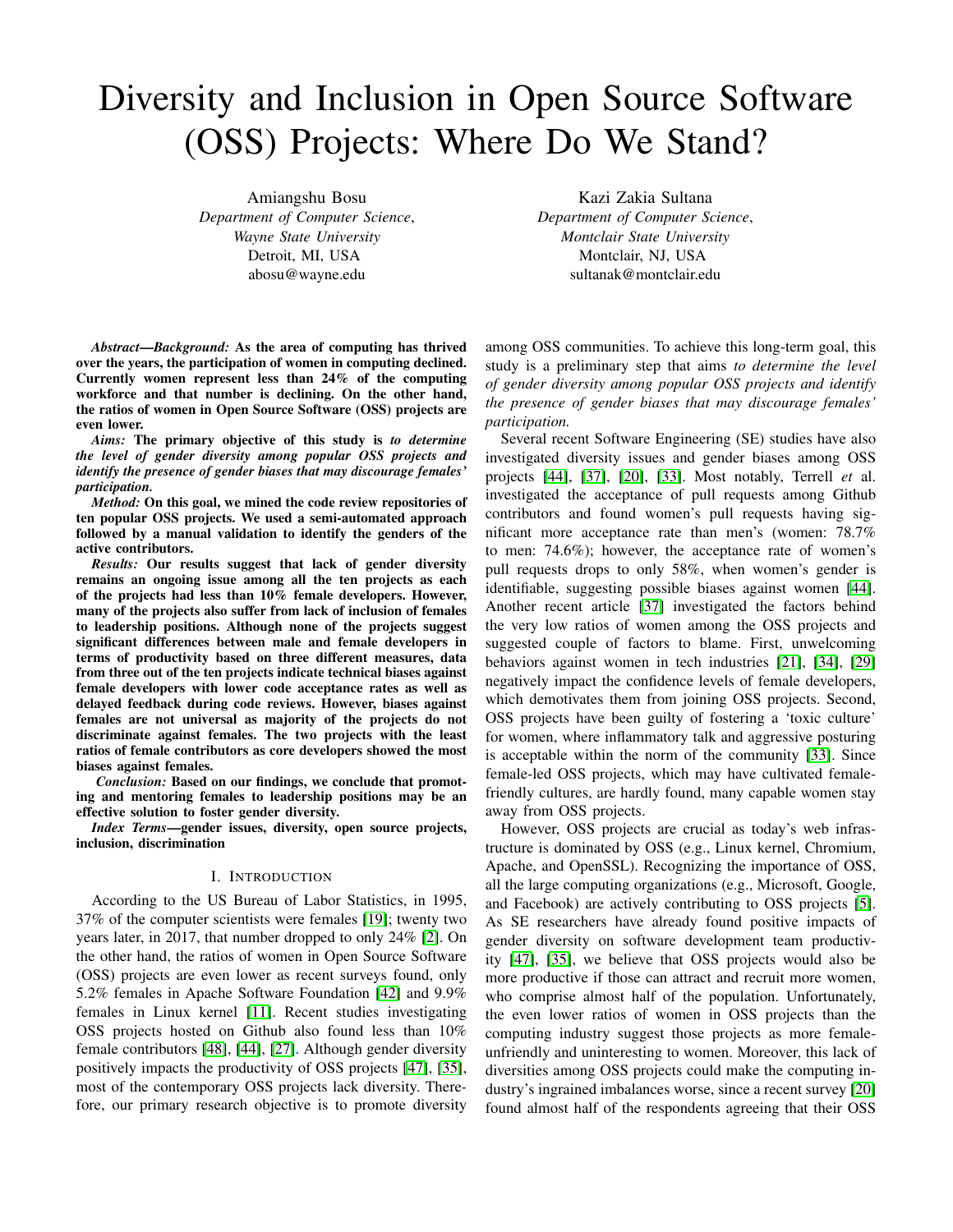contributions played an active role in landing their current computing jobs. Therefore, we believe the lack of diversity among OSS projects needs to be investigated from various perspectives. Hence, this study aims to add another perspective to analyze this issue.

This study is significantly motivated by Terrell *et* al.'s findings. However, our additional investigations as summarized following differentiate this study from Terrell *et* al.'s. First, while Terrell *et* al.'s study investigated all Github contributors from a large number of projects together, we investigate ten popular OSS projects separately, since we hypothesize that some OSS projects may be exhibiting more gender biases than others. Second, since prior research suggests women in computing lack access to creative technical roles [\[6\]](#page-10-15), we investigate whether these projects are inclusive to female developers. Third, since many anecdotes questioned the capabilities of women as software developers [\[17\]](#page-10-16), we investigate whether there is a significant difference in productivity based on the gender of a contributor. Finally, we explore the impacts of biases against women among the projects under study.

To investigate the goals of this study, we mined and examined the code review repositories of ten popular OSS projects. We selected code reviews as those facilitate direct communications between developers as a Mozilla developer stated, "In the software world, code review is a primary tool that we use to communicate, to assign value to our work, and to establish the pecking order at work in our industry. [\[30\]](#page-10-17)" Based on the approach adopted in Terrell *et* al.'s study [\[44\]](#page-10-4), we developed a semi-automated methodology followed by a manual validation using social networks (i.e., LinkedIn, Google Plus, Facebook, Github, and Twitter) to identify the genders of the 'Non-casual developer'<sup>[1](#page-1-0)</sup>. In summary, the primary contributions of this study are:

- An investigation of the ratios of women as contributors as well as core developers among ten popular OSS projects.
- A comparison of the productivity of female developers against their male peers.
- An investigation of technical biases for / against women in ten OSS projects.
- A preliminary investigation of the impacts of biases, if exists, on the participation of female developers.

The remainder of the paper is organized as follows. Section [II](#page-1-1) provides background about gender bias in computing and code reviews. Section [III](#page-2-0) introduces the research questions of this study. Section [IV](#page-3-0) describes our research methodology. Section [V](#page-5-0) presents the results of this study. Section [VI](#page-7-0) discusses the implications of the results. Section [VII](#page-9-0) describes the threats to validity of our findings. Finally, Section [VIII](#page-9-1) provides some directions for future work and concludes the paper.

#### II. BACKGROUND

<span id="page-1-1"></span>This section provides a brief background on three areas to understand our study design: i) gender bias, ii) prior research on gender issues in OSS, and iii) code reviews.

*A. Gender Bias*

Bias is a person or entity's inclination towards or prejudice against one thing, person, or group compared with another usually in a way that's considered to be unfair [\[3\]](#page-10-18). Similarly, a person or entity's bias primarily based on another person's gender is 'gender bias'. There are primarily two types of biases:

*1) Conscious bias (or explicit bias):* Conscious bias is to be aware, intentional and responsive. It is a tendency, trend, inclination, feeling or opinion, which is particularly preconceived and certainly unreasonable. Following are few examples of conscious biases that women often encounter in OSS projects [\[1\]](#page-10-19).

- Some male developers often speak or act as if women don't exist in OSS community at all.
- Some male developers often describe a dichotomy of "geeks" and "women" in such a way that the idea of "women geeks" is impossible.
- Some developers treat male-led OSS projects differently compared to women-led ones. For example, a man leading a tiny FLOSS project with few users asked to merge a woman led project which is even larger and consists of many users than his.
- Some perceive code contributed by a woman as beginnerquality, or does not consider a female-led project as a real project.
- Some male developers make negative comments about a woman's OSS code without her knowledge leaving no chance for the woman to respond.

*2) Unconscious bias (or implicit bias):* Unconscious biases are social stereotypes about certain groups of people that individuals form outside their own conscious awareness. Everyone holds unconscious beliefs about various social and identity groups, and these biases stem from one's tendency to organize social worlds by categorizing. Unconscious bias is far more prevalent than conscious prejudice and often incompatible with one's conscious values. Certain scenarios can activate unconscious attitudes and beliefs. There is evidence of widespread prejudice against women and girls from decades of psychological research [\[4\]](#page-10-20).

Following are few examples of unconscious biases that women often encounter in OSS projects.

- In our society, there is a trend of belief that women have natural instinct to do better or worse at certain tasks, or having different interests. In the OSS community, this norm often plays out as an excuse to describe why the proportion of women in the field is so low and the actual reasons are not investigated at all.
- People often strain to argue that women are 'biologically' and 'culturally' good and trained at certain tasks such as communication, visual design, documentation. Therefore, women in some OSS projects are often forced to do certain activities like documentation, tutorial or UI work even though they do not feel interest in them.

<span id="page-1-0"></span><sup>&</sup>lt;sup>1</sup>A developer who has submitted at least five code changes to a project under our study.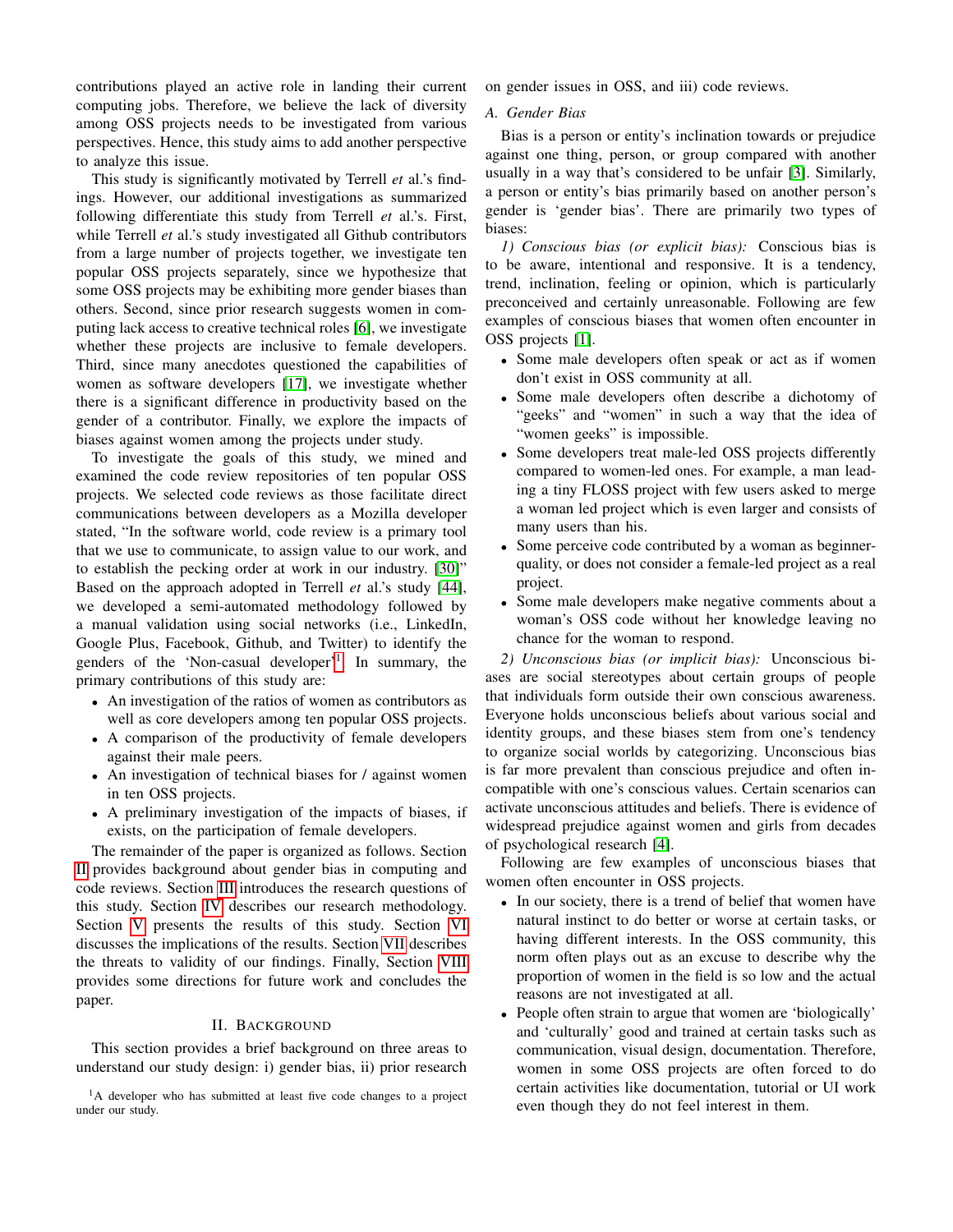• Due to the paucity of women in OSS, the community often behaves it as an all-male environment. For example, desktop wallpapers, advertisements, and conference presentations are often decorated with some graphics and texts that are uncomfortable to the women counterparts.

# *B. Prior works on Gender Issues in OSS*

Earlier studies in software engineering focused on the participation of women in FLOSS projects and reported extremely lower (i.e., between  $2\%$  to  $5\%$ ) ratio of female contributors [\[22\]](#page-10-21). The reason behind the lower participation of female is attributed to the social and cultural arrangements of OSS projects, which actively exclude female contributors [\[33\]](#page-10-10). Due to several initiatives from few of the OSS projects (i.e., Debian, and GNOME) to attract female contributors, the number of female contributors has improved to around 10% in some projects [\[40\]](#page-10-22), however the number is still less than half of the industry average (i.e., 24%). Similar to other domains[\[15\]](#page-10-23), [\[23\]](#page-10-24), SE researchers have also observed the positive impacts of gender diversity on software development team productivity [\[47\]](#page-10-6), [\[35\]](#page-10-7). Yet, studies also found various types of discrimination against women. For example, women in computing organizations are often assigned menial tasks, while similar male colleagues are given 'choice' projects [\[18\]](#page-10-25), often do not get opportunities at management positions, and earn lower salaries compared to men [\[36\]](#page-10-26). Another survey found 72% women perceiving themselves as victims of unfair evaluations due to their genders [\[24\]](#page-10-27). As a result, female developers become increasingly pessimistic about career opportunities as their tenure progresses [\[25\]](#page-10-28). Even in OSS projects, where most of the participants are volunteers, women perform majority other types of contributions than coding, while men mostly contribute with code [\[40\]](#page-10-22).

### *C. Code Review*

Peer code review is a software engineering practice, where a developer sends his/her code to a peer to identify possible defects before merging to the project codebase. Compared with the traditional heavy-weight inspection process, peer code review is more informal, tool-based, and used regularly in practice [\[7\]](#page-10-29). To make peer code reviews more efficient, teams use automated support tools such as Gerrit<sup>[2](#page-2-1)</sup>, Phabricator<sup>[3](#page-2-2)</sup>, and ReviewBoard<sup>[4](#page-2-3)</sup>. A tool-based code review process starts when an author creates a *patchset* (i.e. all files added or modified in a single revision) along with a description of the changes and submits that information to a code review tool. To facilitate reviews, code review tools highlight the changes between two revisions in a side-by-side display. Both the reviewers and the author can insert comments pointing out issues, suggesting improvements, or clarifying the changes. After the review, the author may upload a new patch-set addressing the review comments and initiate a new review iteration. This review cycle repeats until either the reviewers approve the change or the author abandons it. Code review tools capture the interactions (a.k.a. review comments) between the author and a reviewer to facilitate *post-hoc* analyses.

# III. RESEARCH QUESTIONS

<span id="page-2-0"></span>The primary objective of this study is *to determine the level of gender diversity among popular OSS projects and identify the presence of gender biases that may discourage women's participation.* Following subsections introduce four specific research questions to investigate this objective.

# *A. Gender Diversity*

The percentage of the active female developers is very low compared to male developers. While most of the studies report around 10% females, a recent study suggests even bleaker pictures with only 3% women [\[50\]](#page-11-1). We aim to estimate the gender diversities of the popular OSS projects. Hence our first research question is:

RQ1: *What are the percentages of female contributors in popular OSS projects?*

#### *B. Gender Inclusion*

Prior research found women in computing organizations were often assigned menial tasks (e.g., documentation, data labeling, and manual testing) [\[18\]](#page-10-25) and often did not get opportunities at management positions [\[36\]](#page-10-26). Therefore, we seek to find out if the popular OSS projects are genderinclusive with promoting females to leadership roles.

RQ2: *What percentage of leadership roles are occupied by females among the OSS projects?*

# *C. Productivity Comparison*

"At a recent tech event, I overheard a side conversation about the lack of gender diversity in tech. The small group was discussing the fact that even though women make up about 30 percent of the workforce in tech, higher level engineering teams rarely have more than a few women. One of the participants in this conversation commented that this was because male developers are just generally more talented than female developers. No one in the group objected." [\[37\]](#page-10-8). Therefore, our third research question compares the productivity of female developers with the productivity of their male colleagues.

RQ3: *Are female developers of OSS projects significantly more/less productive than their male colleagues?*

# *D. Explicit biases for / against women*

A study of more than 50 GitHub repositories [\[44\]](#page-10-4) revealed that women's pull requests were approved more often than their male counterparts - nearly 3% more often. However, if their gender was known, female coders were .8% less likely to have their code accepted. Our next research question investigates if similar biases are prevalent among the popular OSS projects. We focus only on explicit biases, since we can define and measure various metrics to estimate those.

RQ4: *Is there any explicit bias for or against female developers in open source projects?*

<span id="page-2-1"></span><sup>2</sup><https://code.google.com/p/gerrit/>

<span id="page-2-2"></span><sup>3</sup><http://phabricator.org/>

<span id="page-2-3"></span><sup>4</sup><https://www.reviewboard.org/>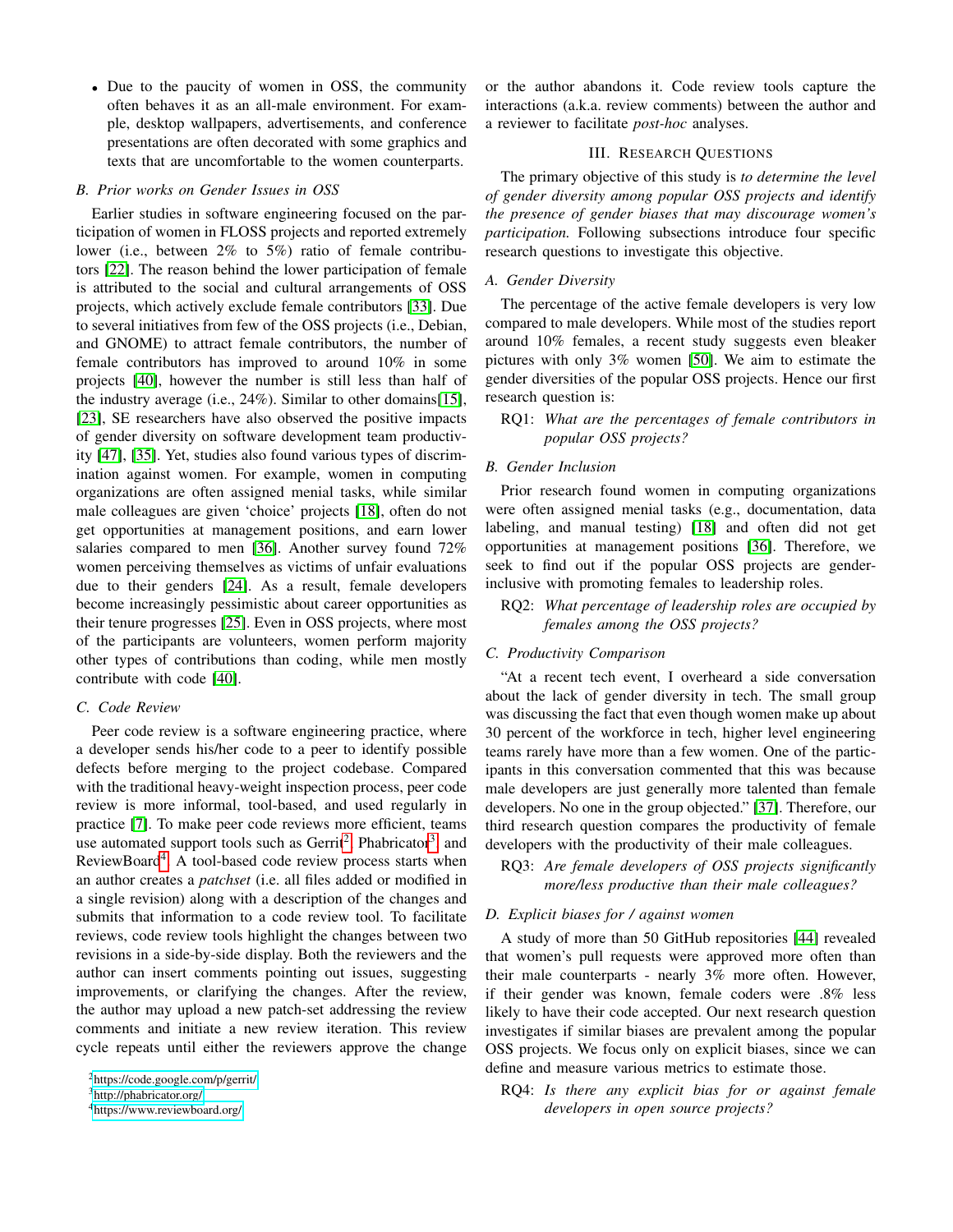#### IV. RESEARCH METHODOLOGY

<span id="page-3-0"></span>The accurate identification of the gender of a contributor is not only essential but also challenging for this research. We developed our gender resolution approach for our recent study [\[38\]](#page-10-30) investigating gender biases in OSS projects from another perspective. The design and analysis of that study is available in the proceedings of a recent conference. For that study, we resolved the genders of 3,570 non-casual contributors from six OSS projects. We augment that dataset by adding 973 developers from four additional OSS projects (i.e., Go, LibreOffice, Typo3, and Whamcloud). To facilitate the completeness of this paper, we repeat the gender resolutions steps here. In the following subsections, we describe our methods to collect data, resolve a developer's gender, and identify the set of core developers for each project.

# *A. Data Collection and Preparation*

We used a Gerrit-Miner [\[13\]](#page-10-31) tool to mine 683,865 code review requests from ten popular OSS projects and stored the data in a MySQL database. Our project selection was based on two criteria: i) an open source project actively using Gerrit; and ii) project contributors have performed at least 15,000 code reviews. Table [I](#page-3-1) shows the list of projects. The projects selected in this study are well-known OSS projects and have been under active development.

A manual inspection of the comments posted by some accounts (e.g., 'Qt Sanity Bot' or 'BuildBot') suggested that those accounts were automated bots rather than humans. These accounts typically contain one of the following keywords: 'bot', 'auto', 'CI', 'Jenkins', 'integration', 'build', 'hook', 'recheck', 'travis', or 'verifier'. Because we wanted only code reviews from actual reviewers, we excluded these bot accounts after a manual inspection had confirmed that the interactions were automatically generated. Following a similar approach as Bird *et al.* [\[10\]](#page-10-32), we used the Levenshtein distance between two names to identify similar names. If our manual reviews of the associated accounts suggested that those belong to the same person, we merged those to a single account.

In this study, we define a *'Non-casual developer'* as a developer who has submitted at least five code changes for his/her project. Since our gender resolution strategy is time consuming, we only considered the non-casual developers in each project for our subsequent analyses. Column 'non-casual devs.' in Table [I](#page-3-1) shows the number of non-casual developers in each of the ten projects. Although, the number of noncasual developers may be as low as 38% of total developers (i.e., Android), they contributed more than 95% of total code changes in each of the ten projects. Therefore, an analysis of the non-casual developers should provide us adequate understandings of the communication and collaboration in an OSS project. Our data preparation steps generated a list of 4,543 non-casual developers (Table [I:](#page-3-1) Non-casual devs.) from the ten projects.

TABLE I PROJECT DEMOGRAPHICS

<span id="page-3-1"></span>

| Project                       | <b>Sponsor</b>         | Domain             | <b>Requests</b><br>mined* | Total<br>non-casual<br>devs. |
|-------------------------------|------------------------|--------------------|---------------------------|------------------------------|
| Android                       | Google                 | Mobile OS          | 81,137                    | 968                          |
| Chromium OS                   | Google                 | Desktop OS         | 153,523                   | 1.007                        |
| Couchbase                     | Couchbase<br>Inc.      | NoSOL<br>database  | 64.799                    | 165                          |
| Go                            | Google                 | Programming        | 19,318                    | 220                          |
| LibreOffice                   | Foundation             | Office Suite       | 35,545                    | 344                          |
| OmapZoom                      | Texas Instru-<br>ments | Mobile<br>Platform | 35,973                    | 425                          |
| oVirt                         | Redhat Inc.            | Virtualization     | 73,523                    | 220                          |
| Qt                            | Ot Company             | UІ<br>framework    | 155,936                   | 736                          |
| Typo3                         | Foundation             | <b>CMS</b>         | 48.940                    | 318                          |
| Whamcloud                     | Intel                  | <b>HPC</b>         | 15.171                    | 140                          |
| *Mined during September, 2017 |                        | <b>Total:</b>      | 683,865                   | 4.543                        |

# *B. Gender Resolution*

We adopted a semi-automated gender resolution strategy using the genderComputer tool created by Vasilescu *et al.* [\[46\]](#page-10-33) and modified by Terrell *et al.* [\[44\]](#page-10-4) and followed the automated steps with manual validations using publicly available information on social networks.

The genderComputer tool uses a database of 221,854 first names from 204 countries around the world and classifies each name belonging to one of the following four categories:

- 1) *Male* names given to males.
- 2) *Female* names given to females.
- 3) *Unisex* names given to both males and females.
- 4) *None* no entry in the database.

Based on the names of our 4,543 non-casual developers from our ten projects, the genderComputer tool classified the contributors as following: 3,355 males, 400 females, 520 unisex, and 152 none. To ensure the accuracy of the identified genders, we adopted following five-step manual validation strategy for the 1,072 non-male (i.e., female, unisex, or none) contributors. We moved onto the next resolution step only if all the previous steps failed. If all the five manual validation steps were unsuccessful, which occurred for only 47 contributors  $(\approx 1\%)$ , we excluded a developer from our subsequent analyses. Although, our gender resolution steps leverage only publicly available information, we got our research method reviewed and approved by our Institutional Review Board (IRB).

*1) Resolution using Gerrit Avatar:* Gerrit allows a user to include his/her picture in his/her profile. In the first step, we look into the Gerrit avatar of a user to determine his/her gender. Figure [1](#page-4-0) shows examples of two Gerrit avatars. The avatar on the left indicates a male contributor and the avatar on the right indicates a female. However, some users' Gerrit avatars were either empty or images that do not reveal their genders.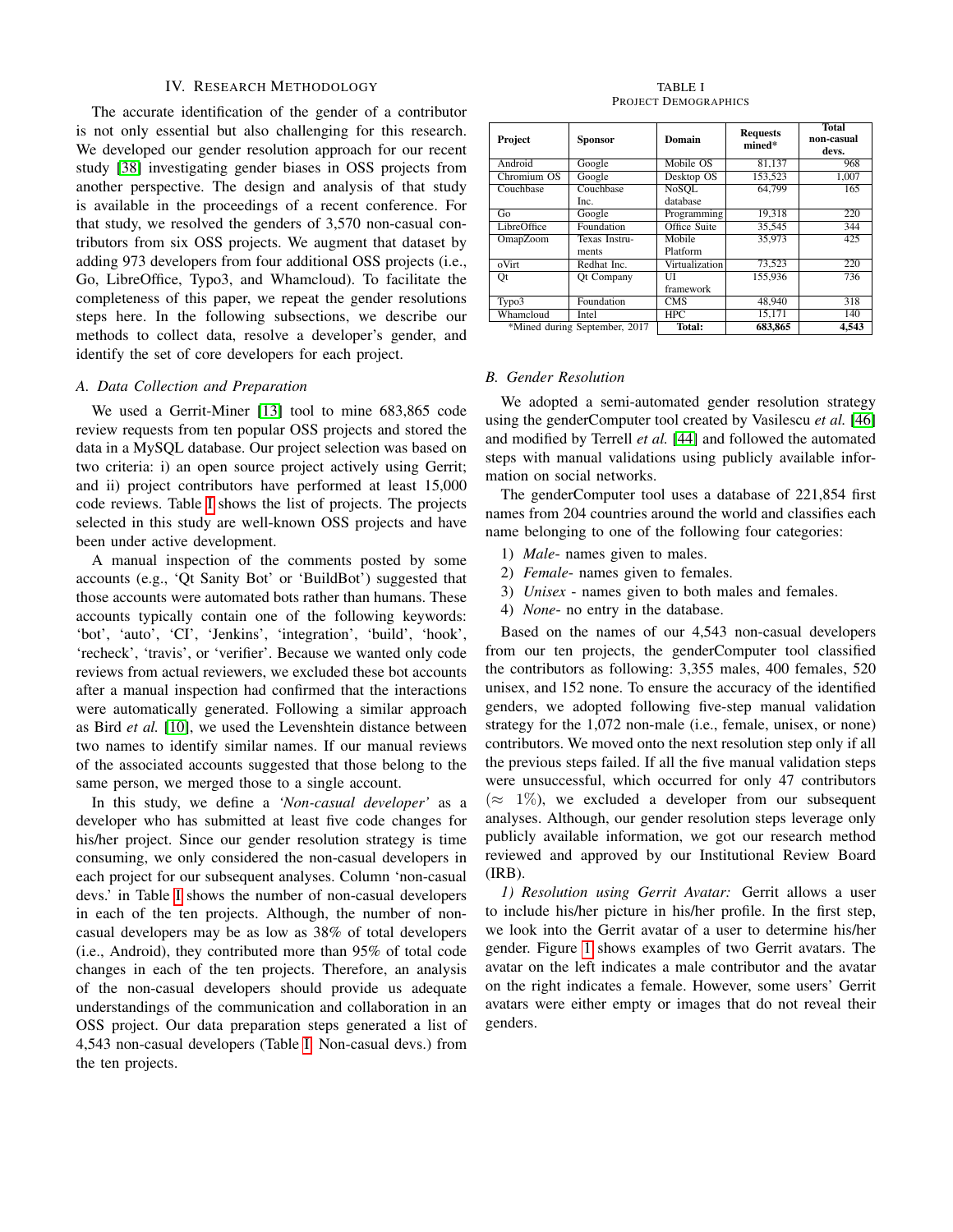

<span id="page-4-0"></span>Fig. 1. Gender resolution using Gerrit profile pictures: 1) male (left), 2) female (right)



<span id="page-4-1"></span>Fig. 2. Gender resolution using Google plus profile: 1) male (left), 2) female (right).

*2) Resolution using Google plus:* We searched the Google plus social network using an user's email address. Based on Google plus search policy, if a user has associated his/her email address with a profile, a search based on that email address returns only that particular profile. Since the gender information of a user on Google plus is public for the majority of the users, a positive match based on an email search potentially could help finding the user's gender (Figure [2\)](#page-4-1).

*3) Resolution using LinkedIn Profile:* For these users, we searched LinkedIn, a professional social network, with his/her full name and company information. For example, if a user's name is '*Fang Liu*' and his/her email address is '*fliu@google.com*', we searched using the term '*Fang Liu + Google*'. If we found a positive match, we inspected the profile picture to determine his/her gender. However, if a user's profile picture was invisible to us, we looked into the recommendations that he/she has received. Any gender specific pronouns (i.e., 'he', 'she', 'his', or 'her') in the recommendations revealed the user's gender. Figure [3](#page-4-2) shows examples of gender resolutions using the LinkedIn.

*4) Resolution using Facebook:* We used the same search term as used on the LinkedIn (*'full name + company name'*) on Facebook. If a positive match was found, we inspected the profile pictures as well as gender specific pronoun in the phrase ('To see what he/she shares..') to determine a user's gender. Figure [4](#page-4-3) shows an example Facebook search that found a female contributor that worked for Google.

<span id="page-4-2"></span>

Fig. 3. Gender resolution: 1) using LinkedIn profile picture (left), 2) using received recommendations (right).



Fig. 4. Gender resolution: using *'full name + company name'* search on Facebook.

<span id="page-4-3"></span>*5) Resolution using Google Search:* If all the first four steps failed  $\langle \langle 3\% \rangle$  overall), we searched on Google using *'full name + company name'* to identify the profiles of a user on various other platforms (e.g., blog, presentation, video, Twitter, Github, and forums). If information obtained from those platforms suggest a positive match, we inspected pictures or referring pronouns on those platforms to identify the gender of a user.

### <span id="page-4-4"></span>*C. Identification of Core developers*

The structure of OSS development communities has often been described as a core-periphery structure [\[49\]](#page-11-2), [\[32\]](#page-10-34), with a small number of core developers and a larger set of peripheral developers. The core developers are those who have been involved with the OSS project for a relatively long time and have made significant contributions to guide the development and evolution of the project [\[49\]](#page-11-2). Due to their significant contributions and higher level of interactions, core developers are often considered leaders of OSS projects [\[49\]](#page-11-2), [\[14\]](#page-10-35). Prior studies have used either social network analysis [\[14\]](#page-10-35), [\[16\]](#page-10-36) or number of code commit thresholds [\[32\]](#page-10-34), [\[39\]](#page-10-37) to identify the core developers of an OSS project. Since a recent study found both count-based and network-based classifications significantly agreeing with one another in ten different OSS projects [\[26\]](#page-10-38), we use the code-commit-threshold based classification in this study. We classify the top 10% developers in terms of the number of code commits in a project as core developers for that project.

#### *D. Metrics to estimate productivity and bias*

We use three different measures (Table [II\)](#page-5-1) to estimate the productivity of a developer. To facilitate computation of those three measures, we compute the tenure of each developer by deducting the timestamp of his/her first submitted code commit from the timestamp of his/her most recent submitted code change in our dataset. We converted those tenures to number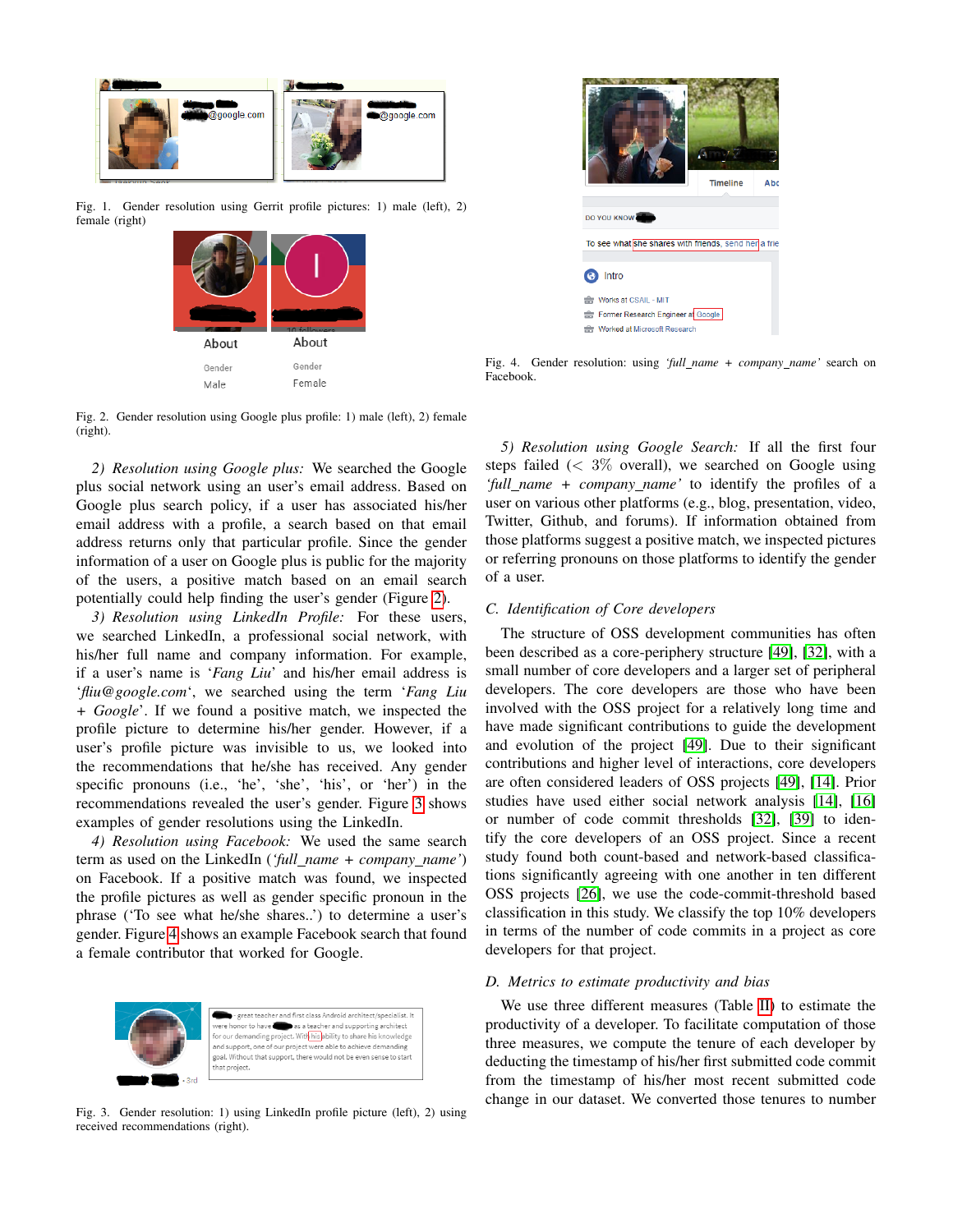TABLE II METRICS TO ESTIMATE THE PRODUCTIVITY OF A DEVELOPER

<span id="page-5-1"></span>

| <b>Metrics</b>         | <b>Definition</b>                         |
|------------------------|-------------------------------------------|
|                        |                                           |
| Code changes per month | On average, the number of code com-       |
|                        | mits by a developer per month during      |
|                        | his/her tenure with a project.            |
| Code churn per month   | On average, total lines of code churned   |
|                        | (i.e., added /deleted /modified) by a de- |
|                        | veloper per month during his/her tenure   |
|                        | with a project.                           |
| Code reviews per month | On average, the number of code reviews    |
|                        | a developer participated in per month     |
|                        | during his/her tenure with a project.     |

TABLE III METRICS TO ESTIMATE EXPLICIT BIASES

<span id="page-5-2"></span>

| <b>Metrics</b> | <b>Definition</b>                     | <b>Rationale</b>                      |
|----------------|---------------------------------------|---------------------------------------|
| Acceptance     | Percentage of submitted code          | The study by Terrell et al.           |
| rate           | reviews that are successfully         | [44] found females' code              |
|                | merged.                               | were less likely to be ac-<br>cepted. |
| First          | First Feedback Interval is the        | Developers prefer review-             |
| feedback       | amount of time from the sub-          | ing code from peers that              |
| interval       | mission of a code review re-          | they know well or ad-                 |
|                | quest in Gerrit until the first       | mire $[12]$ .                         |
|                | real review comment ( <i>i.e.</i> not |                                       |
|                | an automated comment).                |                                       |
| Review         | Review Interval is the time           | Developers who are not                |
| interval       | from the beginning to the end         | well-connected with their             |
|                | of the review process.                | peers are more likely to              |
|                |                                       | have higher review inter-             |
|                |                                       | val [14]                              |
| Code<br>churn  | Code churn indicates the num-         | churn<br>A lower<br>per               |
| per comment    | ber of lines added, modified          | comment would indicate                |
|                | or deleted to a file from one         | higher scrutiny for a                 |
|                | version to another. Code churn        | developer's code.                     |
|                | per comment indicates number          |                                       |
|                | of code churn per code review         |                                       |
|                | comment.                              |                                       |

of months by dividing the number of seconds in 30 days and taking the ceiling.

We use four different metrics to compute explicit biases. Table [III](#page-5-2) defines those metrics and provides a brief rationale behind their inclusions.

# V. RESULTS

<span id="page-5-0"></span>After successful resolution of the genders of more than 98% active contributors from the ten projects, we performed statistical analysis to answer our four research questions as described in the following subsections. Since our analyses compare two different groups of developers (i.e. Male and Female) from the same project multiple times based on different measures, we adjust the Statistical significance (p) levels using False Discovery Rate (FDR) [\[9\]](#page-10-40) corrections. We use non-parametric tests for all comparisons, since the results of Shapiro-Wilk [\[41\]](#page-10-41) tests suggest that the distributions of the productivity (Table [II\)](#page-5-1) and bias (Table [III\)](#page-5-2) metrics significantly differ from a normal distribution.

TABLE IV GENDER DIVERSITY AND INCLUSION IN THE TEN PROJECTS

<span id="page-5-3"></span>

| Project         | # non-casual<br>female dev. | $%$ female | # core dev. | $%$ female<br>core dev. |  |  |
|-----------------|-----------------------------|------------|-------------|-------------------------|--|--|
| Android         | 60                          | 6.19%      | 258         | 3.87%                   |  |  |
| Chromium OS     | 88                          | 8.74%      | 151         | 3.97%                   |  |  |
| Couchbase       | 16                          | 9.69%      | 24          | 4.17%                   |  |  |
| Go              | 13                          | 5.90%      | 90          | $7.77\%$                |  |  |
| LibreOffice     | 28                          | 8.14%      | 68          | 1.47%                   |  |  |
| <b>OmapZoom</b> | 30                          | 7.06%      | 60          | 10.00%                  |  |  |
| oVirt           | 21                          | 9.54%      | 34          | 2.94%                   |  |  |
| Ot              | 23                          | 3.10%      | 159         | 3.12%                   |  |  |
| Typo3           | 12                          | $3.77\%$   | 73          | 4.10%                   |  |  |
| Whamcloud       | 11                          | 7.85%      | 19          | $0.00\%$                |  |  |

#### *A. Gender diversity*

Table [IV](#page-5-3) shows the ratio of female contributors in the ten projects in our study. All the ten projects have less than 10% non-casual female contributors. These ratios are similar to the ratios found in other recent studies [\[44\]](#page-10-4), [\[48\]](#page-11-0), [\[27\]](#page-10-5), [\[42\]](#page-10-2). While the percentage of women in computing jobs has been steady at 24% over the last six years [\[2\]](#page-10-1), during the same period the ratio of of women in top OSS projects were lower than half of that number.

Finding 1: *Consistent with prior results, the ratios of 'noncasual' female contributors are less than 10% among all ten projects.*

# *B. Gender Inclusion*

For each of the project, we also identified the core contributors using the method described in Section [IV-C.](#page-4-4) We hypothesize that if an OSS project is gender inclusive and provides female developers equal opportunities to become core contributors, we would expect close to proportional number of female developers as core developers. The column "% female core dev." in Table [IV](#page-5-3) shows the percentage of female core developers in the ten OSS projects. For example, among the 258 core developers in the Android project only 10 developers (i.e., 3.87%) were females. Our results found only four (i.e., Go, Omapzoom, Qt, and Typo3) out of the ten projects with fair or better ratios of female core developers (i.e., by comparing "% female core dev." column with the "% female" column from Table [IV\)](#page-5-3).

Finding 2: *Six out of the ten projects have even lower ratios of females as core developers.*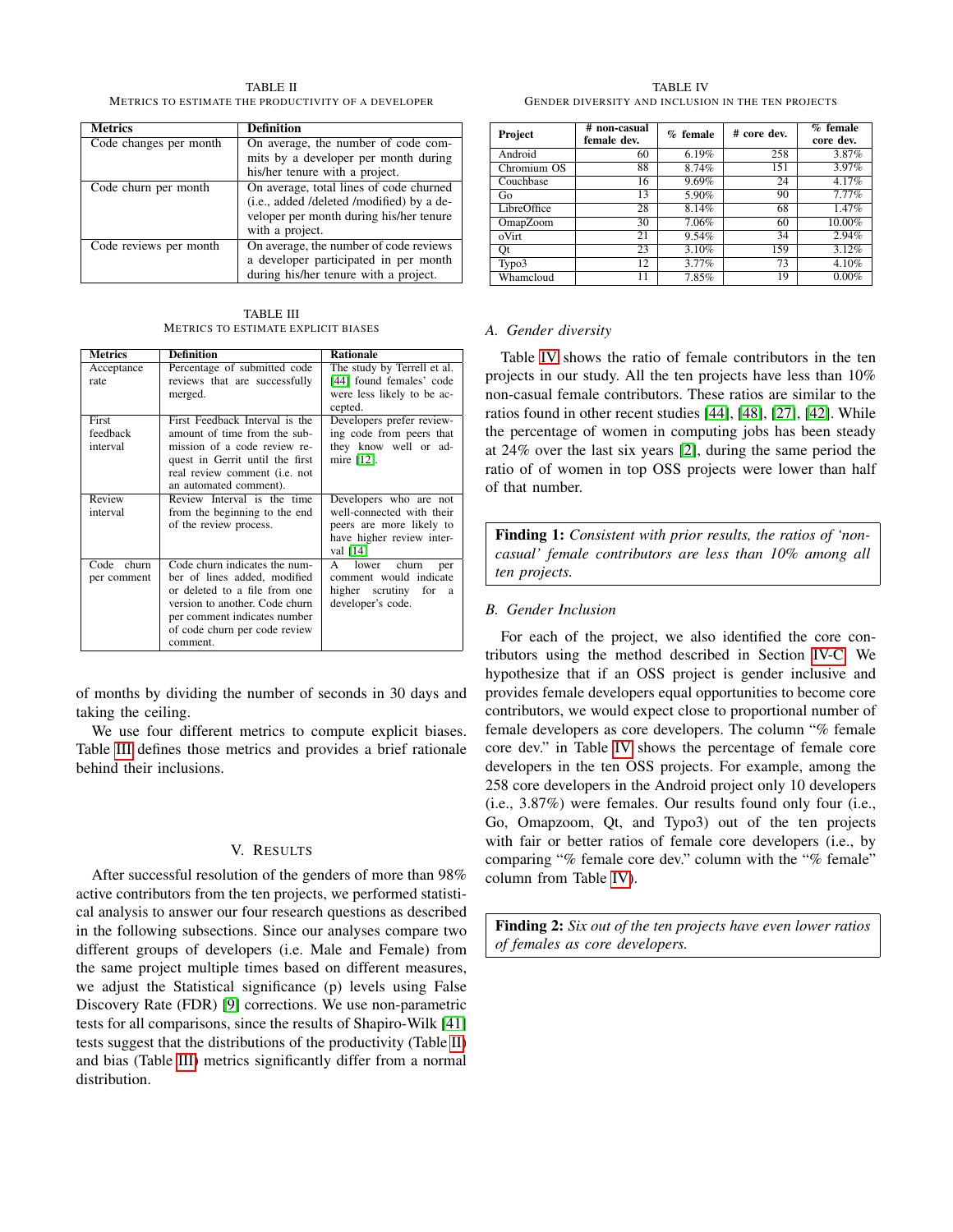Gender **Male Female**



Fig. 5. Code churn per month (male vs. female)

<span id="page-6-1"></span>TABLE V PRODUCTIVITY: MALE VS. FEMALE

<span id="page-6-0"></span>

| Project               |                       | Code changes / month                   |                           |       | Code churn / | month      | Code reviews /month |        |            |  |
|-----------------------|-----------------------|----------------------------------------|---------------------------|-------|--------------|------------|---------------------|--------|------------|--|
|                       | Male                  | Female                                 | $p(MWU)^*$                | Male  | Female       | $p(MWU)^*$ | Male                | Female | $p(MWU)^*$ |  |
| Android               | 3                     |                                        | 0.11                      | 449   | 338          | 0.29       | 1.41                | 0.52   | 0.006      |  |
| Chromium OS           | 3.85                  | 3.45                                   | 0.84                      | 448   | 663          | 0.66       | 2.3                 | 1.75   | 0.19       |  |
| Couchbase             | 10.4                  | 7.5                                    | 0.14                      | 1.257 | 992          | 0.71       | 6.4                 | 2.4    | 0.09       |  |
| Go                    | 2                     | 6.7                                    | 0.06                      | 225   | 503          | 0.17       |                     | 2.42   | 0.15       |  |
| LibreOffice           | 3.7                   | 1.83                                   | 0.08                      | 517   | 178          | 0.06       | 0.5                 | 0.13   | 0.09       |  |
| OmapZoom              | 3.61                  | 4.38                                   | 0.88                      | 329   | 359          | 0.85       | 4.54                | 4.11   | 0.62       |  |
| oVirt                 | 6.85                  | 6.72                                   | 0.93                      | 628   | 358          | 0.21       | 6.33                | 4.18   | 0.37       |  |
| Qt                    | 2.86                  | 4.11                                   | 0.69                      | 351   | 718          | 0.65       |                     | 2.74   | 0.49       |  |
| Typo3                 | 1.61                  | 3.66                                   | 0.25                      | 230   | 890          | 0.28       | 5.7                 | 2.5    | 0.31       |  |
| Whamcloud<br>$\cdots$ | 1.63<br>$\mathcal{L}$ | 2.20<br>$\mathbf{r}$ .<br>$\mathbf{m}$ | 0.79<br>$\cdot$ .<br>$-1$ | 370   | 311          | 0.78       | 1.4                 | 3.16   | 0.83       |  |

*Adjusted p-value after applying FDR correction.\**

#### *C. Productivity comparison*

Based on the two code contribution metrics (i.e., code churn per month and code changes per month), none of the ten projects (Table [V\)](#page-6-0) suggest significant differences in productivity between males and females. Figure [5](#page-6-1) shows the distributions of code churn per month based on gender for the ten projects. Although none of the differences are statistically significant, Table [V](#page-6-0) suggests twice median code churn per month from females than males in Go, Qt, and Typo3. Based on the results of RQ2, all those three projects have higher ratios of female core developers than the ratios of non-casual female developers (cf. Table [IV\)](#page-5-3). On the contrary, an opposite picture can be seen in the LibreOffice project. Unsurprisingly, Table [IV](#page-5-3) also suggests LibreOffice as one of the least gender inclusive projects. Therefore, we believe that as there is not significant difference between male and female productivity, the gender diversity in the projects can promote team productivity and make impact on the ultimate growth in OSS projects.

The only significant difference for this RQ was observed based on code review participation in the Android project, where males were more frequently reviewing other developers' code than females. Since code review participations are primarily based on invitations (i.e., an author selects reviewers for his/her code) [\[12\]](#page-10-39), females may not be responsible for their lower code review participation, since many of their male colleagues may prefer another male to review their code over a female.

Finding 3: *None of the projects suggest significant differences between male and female developers in terms of productivity as estimated using two code contribution metrics. In an inclusive OSS project, female developers would on average as productive as their male colleagues, with some female developers being more productive than the average male developer.*

# <span id="page-6-2"></span>*D. Explicit biases for / against women*

We estimated explicit technical biases for / against females using four observable metrics as defined in Table [III.](#page-5-2) The results of our statistical tests (Table [VI\)](#page-7-1) suggest significant explicit biases against females in three projects (i.e., Android, Chromium OS, and LibreOffice). Female developers from those three projects: i) had significantly lower code acceptance rates than males, ii) wait significantly longer than males to get initial feedback for their code changes, and iii) wait significantly longer than males to complete code reviews. Code submitted by females also encounter significantly higher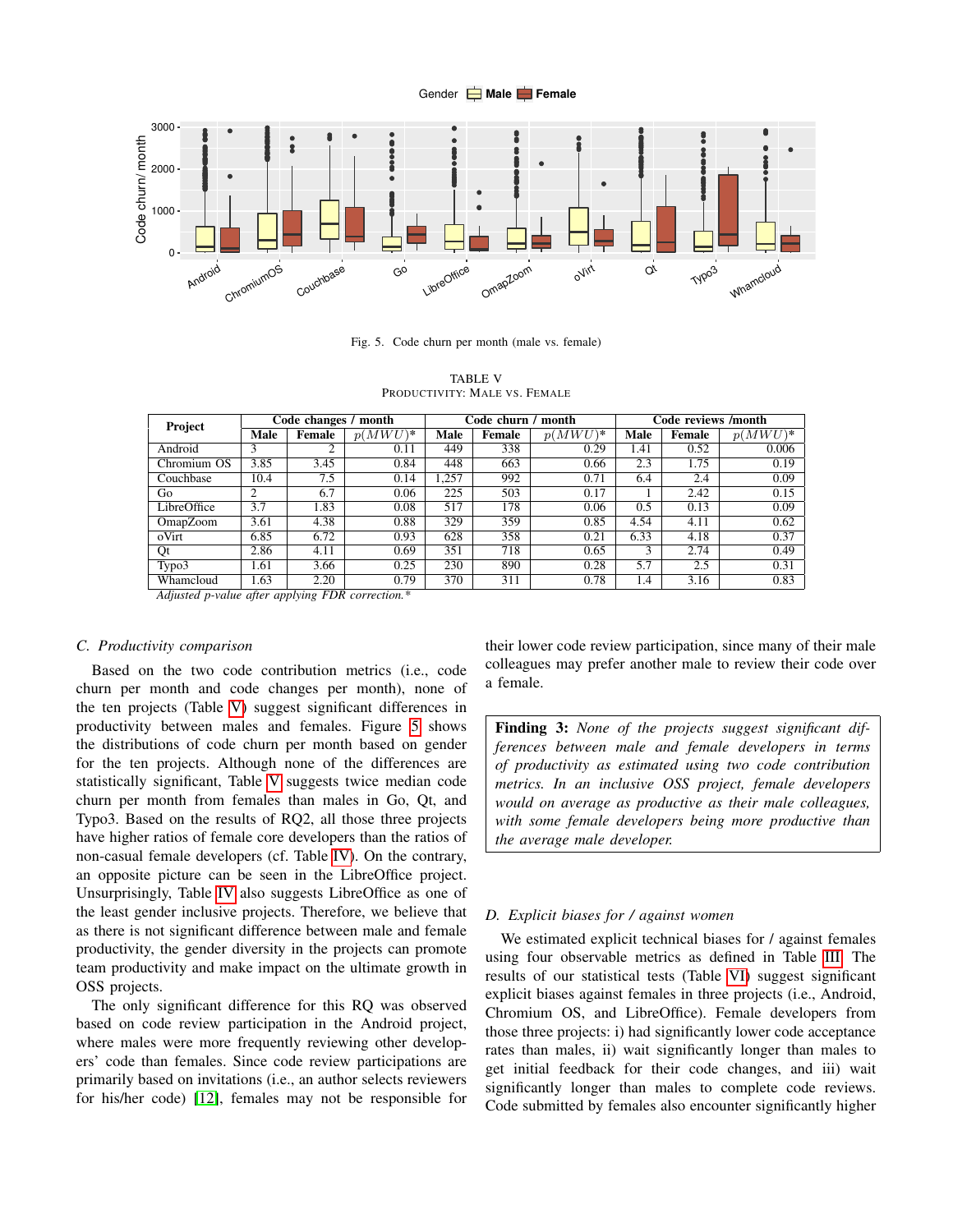| <b>TABLE VI</b>                     |  |  |  |  |  |  |  |  |
|-------------------------------------|--|--|--|--|--|--|--|--|
| EXPLICIT BIASES FOR / AGAINST WOMEN |  |  |  |  |  |  |  |  |

<span id="page-7-1"></span>

| Project               | Acceptance rate |                        |               | First feedback interval (hrs) |        |             | Review interval (hrs) |        |              | Churn per comment |              |                |
|-----------------------|-----------------|------------------------|---------------|-------------------------------|--------|-------------|-----------------------|--------|--------------|-------------------|--------------|----------------|
|                       | Male            | Female                 | $p(\chi^2)^*$ | Male                          | Female | $p(MWU)^*$  | Male                  | Female | $p(MWU)^*$   | Male              | Female       | $p(MWU)^*$     |
| Android               | 88.1%           | 77.6%                  | $<$ $0.001$   | .64                           | 2.25   | $<$ $0.001$ | 20.1                  | 69.5   | $<\!\!0.001$ | 9.66              | 6.           | $<$ $0.001$    |
| Chromium OS           | 91.4%           | 90.1%                  | 0.001         | l.44                          | 3.2    | $<$ $0.001$ | 31.1                  | 31.3   | 0.19         |                   |              | $<$ $0.001$    |
| Couchbase             | 92.1%           | 90.4%                  | 0.015         | 3.75                          | 3.25   | 0.08        | 17.5                  | 21.6   | $<\!\!0.001$ | 10                | 15           | $<$ 0.001 $\,$ |
| Go                    | 91.6%           | 90.8%                  | 0.44          | 1.4                           | 1.2    | 0.1         | 16.6                  | 16.7   | 0.46         | 7.2               |              | 0.46           |
| LibreOffice           | 92.3%           | 83.5%                  | $0.001$       | 14.7                          | 25.5   | $<$ $0.001$ | 23.3                  | 72.4   | 0.41         | 10                | 10.7         | 0.41           |
| OmapZoom              | 75.05%          | 75.8%                  | 0.45          | 11.5                          | 12.6   | 0.07        | 160.1                 | 146.9  | 0.70         | 3.66              | 4            | 0.08           |
| oVirt                 | 88.1%           | 91.1%                  | ${<}0.001$    | 4.4                           | 4.5    | 0.07        | 49.4                  | 47.9   | 0.15         |                   | $\mathbf{a}$ | 0.99           |
| Qt                    | 90.5%           | 93.8%                  | $<$ $0.001$   | 2.57                          | 1.2    | $<$ $0.001$ | 32.7                  | 19.8   | $<$ $0.001$  |                   | 8            | $<$ 0.001 $\,$ |
| Typo3                 | 91.1%           | 92.0%                  | 0.36          | 0.52                          | 0.18   | $<$ $0.001$ | 25.9                  | 12.1   | $<$ $0.001$  | 4.2               | 6.3          | $<$ $0.001$    |
| Whamcloud<br>$\cdots$ | 78.8%           | 78.4%<br>$\sim$ $\sim$ | 0.89          | 6.43                          | 4.8    | 0.07        | 367.9                 | 356.9  | 0.54         | 3.3               | 2.9          | 0.063          |

*Adjusted p-value after applying FDR correction.\**



<span id="page-7-2"></span>Fig. 6. Review Interval (male vs. female)

scrutiny (i.e., lower churn per comment) in both Android and Chromium OS. The differences between males and females were most prominent in Android and LibreOffice, where women had 10% lower acceptance rates as well as more than three times longer review intervals (Figure [6\)](#page-7-2) than males.

On the contrary, three of the projects (oVirt, Qt, and Typo3) indicate signs of biases favoring female developers. Those include: i) code changes from females were more likely to be accepted than males in oVirt and Qt, ii) females were waiting significantly shorter than males to get initial feedback or complete code reviews for their code changes in Typo3 and Qt, and iii) females' code changes were less scrutinized than those from males in Qt and Typo3. The results are mixed for Couchbase where although females encountered significantly longer review intervals, their code changes were less scrutinized.

Finding 4: *Explicit technical biases exist in seven out of the ten projects in our study. However, the type and direction of biases vary across those projects. Biases against females were observed in three projects while three other projects indicate biases favoring females.*

#### VI. DISCUSSION AND IMPLICATIONS

<span id="page-7-0"></span>In this section, we compare our results with the results of prior studies and discuss the possible reasons and implications of our findings.

#### *A. Characteristics of the biases*

The results of our study hint both explicit and implicit biases among OSS projects. Explicit biases such as lower code acceptance, longer first feedback interval, longer review interval, and higher code scrutiny for code are immediately identifiable from the results of RQ3 (Section [V-D\)](#page-6-2). While we did not design a metric to identify implicit biases, the results of RQ2 (Table [V\)](#page-6-0) hint prejudices among some developers against inviting females to review their codes. In nine out of the ten projects, females participated in less code reviews per month than males; although in four out of those nine projects females committed more code changes per month than males. We hypothesize that the implicit biases among male developers doubting the coding abilities of females may be a factor here.

On the contrary, our results also show that biases against females are not norms in most of the OSS projects. Projects with female-unfriendly cultures do exist but majority of the projects do not foster such a culture. Only three out of the ten projects from our study were biased against females. More promisingly, three other projects were more supportive to females than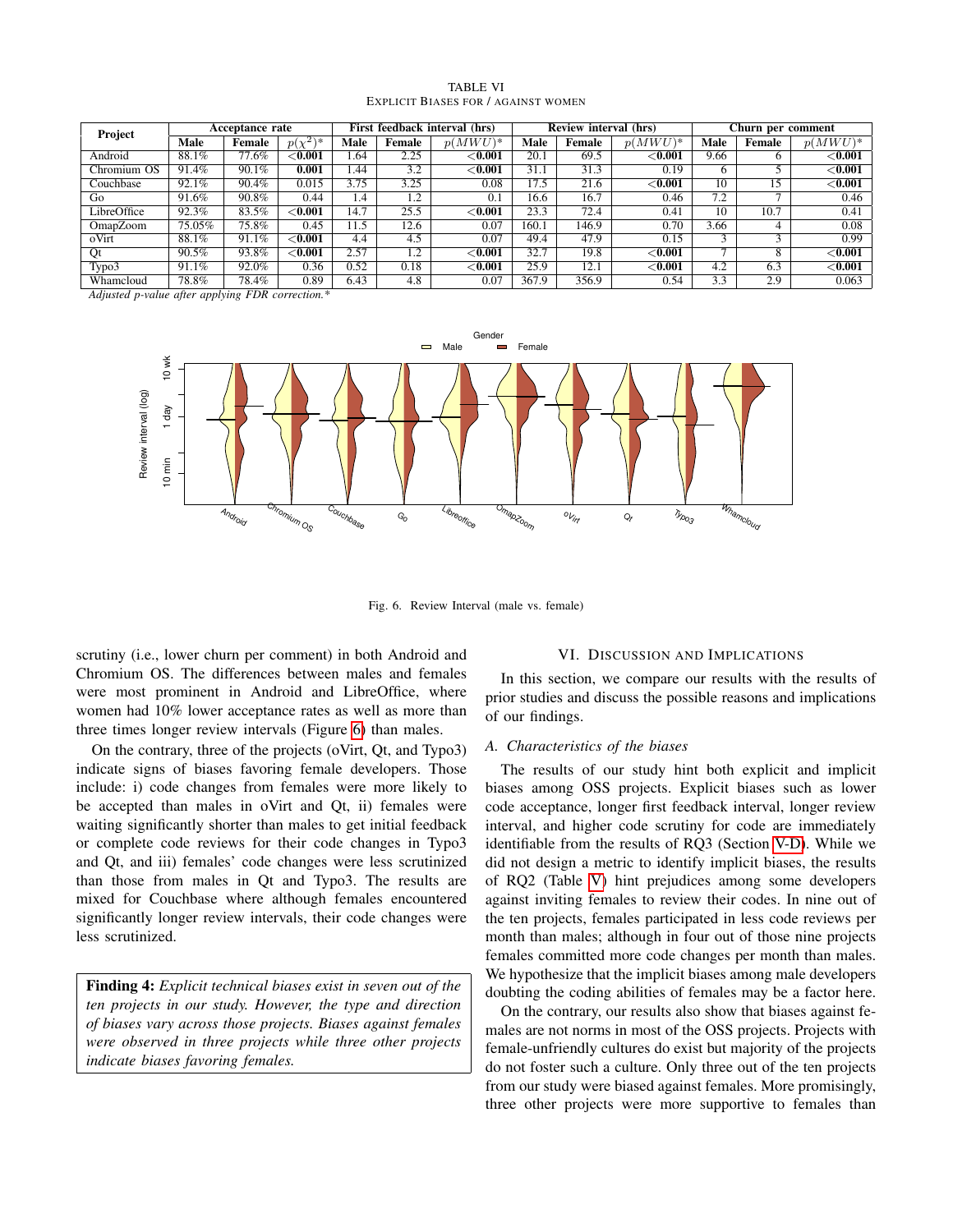males. Although, we have a long way to go before establishing OSS projects with equal ratio of female developers, the current picture is not completely bleak. Some of the existing projects are already fostering cultures to promote gender diversity. OSS projects that are actively promoting diversity and inclusion include: Mozilla<sup>[5](#page-8-0)</sup>, Debian<sup>[6](#page-8-1)</sup>, and Fedora<sup>[7](#page-8-2)</sup>.

# *B. Impacts of biases*

In a recent article, one female developer commented, "In regards to the open source projects - I've been thinking about this recently. I actually haven't committed to any and it definitely puts a kink in my career I feel like it's a circle I can't get into. But mostly I fear the excessive spotlight of being a sole female programmer on a publicly available project. In light of how women are treated on the internet, this fear does not seem unreasonable [\[45\]](#page-10-42)." The impact of conscious or unconscious bias against women may have large impact on women retention rate in OSS projects.

To investigate the impacts of the identified biases in our study, we computed ratios of active female contributors during each six months interval for the last six years for six projects (Android, Chromium OS, LibreOffice, oVirt, Qt and Typo3) that indicated biases for / against females. To better understand the trends, we plotted simple moving average over two year periods (Figure [7\)](#page-8-3). We observed increasing trend for the percentage of female contributors in Chromium OS, Typo3, and Qt. We observed consistently decreasing trend for Android project. LibreOffice showed mixed trend as ratio of female increased during the first three years but declined for the last two years. Since we observed most prominent biases against females in Android and LibreOffice, we hypothesize that these declining trends may be influenced by those biases. In a followup study, we aim to investigate the differences in culture between these two groups of projects (i.e., those that favor women vs. those that have biases against women), to pinpoint the factors that negatively impact women's participation in OSS projects.

### *C. Importance of female leaders*

Lack of female role models has been identified as a major cause behind lower interests among females to join OSS projects, as Sheryl Sandberg said "There aren't more women in tech because there aren't more women in tech. [\[28\]](#page-10-43)." Our results also suggest that projects that have better ratios of females as core developers ( e.g., Qt, Typo3) were not biased against female developers. Moreover, females from those two projects also had higher median code churn per month than males.

Therefore, initiatives to promote females in leadership position may help improving gender diversity among OSS projects. For example, OSS projects can allocate quotas to females for

[diversity-and-inclusion-at-mozilla/](https://blog.mozilla.org/inclusion/2018/04/19/diversity-and-inclusion-at-mozilla/)

<span id="page-8-1"></span><sup>6</sup><https://www.debian.org/intro/diversity>



<span id="page-8-3"></span>Fig. 7. Percentage of active contributors that are females (moving average over two years)

leadership positions to ensure adequate female role models. OSS projects can also develop special workshops or training programs using female leaders so that they can share their experience and inspire other females to promote themselves to leadership positions. Finally, OSS projects can also highlight the achievements of its women contributors to motivate more women to join the project.

# *D. Comparison with Terrell et al.'s study*

Although Terrell et al.'s study is a significant motivation behind this study, some of the results of our study does not concur with their findings. First, while Terrell et al. found women having significantly higher acceptance rates than males in Github, we observed the same in only two out of the ten projects and three projects had contradictory results. Second, they found women's code changes having larger code churns than females, we found three (i.e., Couchbase, LibreOffice, and oVirt) out of the ten projects supporting that result, two projects (i.e., Android, and Go ) contradicting that result, and the remaining five projects showing no significant differences.

While our results also suggest that gender biases do exist in some OSS projects, those biases may not be universal. The prevalence of gender bias may depend on several factors (e.g., project sponsor, community culture, and community commitment to promote diversity). Majority of the OSS projects in our study do not indicate biases against females.

# *E. Implications and Possible Solutions*

Today's world rides on open source software. The web, smart phones, the Amazon Echo, your car - every high-tech depends on open source these days [\[20\]](#page-10-9). "I thought open source was the great democratizing force in the world, but it does seem that there is a pervasive pattern of gender bias in tech, and it's even worse in the open source culture." said by Larissa Shapiro, Head of Global Diversity and Inclusion at Mozilla [\[30\]](#page-10-17). So if we cannot reduce the bias in open source fields, it will have negative consequences in all other fields of computer science. Although some OSS projects such as Mozilla, Debian, and Fedora have already adopted some measures to improve diversity and inclusion [\[30\]](#page-10-17), we should

<span id="page-8-0"></span><sup>5</sup>[https://blog.mozilla.org/inclusion/2018/04/19/](https://blog.mozilla.org/inclusion/2018/04/19/diversity-and-inclusion-at-mozilla/)

<span id="page-8-2"></span><sup>7</sup><https://docs.fedoraproject.org/en-US/diversity-inclusion/>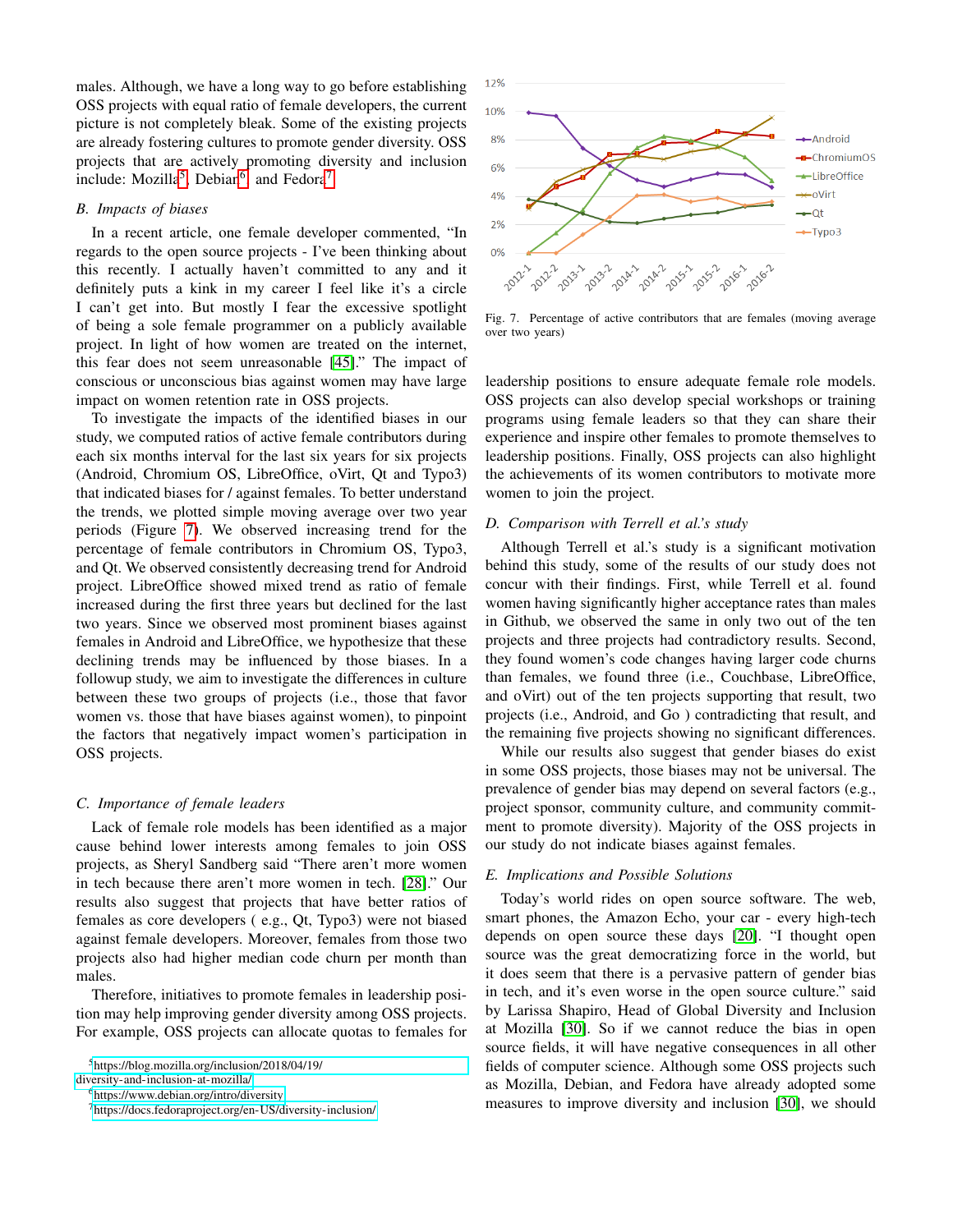focus more on adopting measures that will ensure that women are not underestimated even if their identity is revealed.

In automotive industries, there are some specific groups comprising the women in this field. They regularly publish articles, e-news recognizing leading women personalities in their fields. They have built a platform where women can share their experiences, exchange views, discuss potential solutions of their problems [\[43\]](#page-10-44). If we can build similar social network for women in OSS projects, they can share their views and experiences which will ultimately increase their confidence level and self-efficacy in their respective professions. They will be motivated to raise their voices instead of leaving their jobs silently.

The contemporary gender diverse IT industries in some countries such as the Philippines, Brazil, Malaysia and Vietnam, give hope to build a more gender diverse OSS ecosystem. In a recent study [\[31\]](#page-10-45), Ulf et al. claimed that women dominate computer science in Malaysia due to the intensive ethnification of the Malaysian society and its consequences for higher education. They claimed that the complex interrelationships of gender, class, age and ethnicity in a multi-ethnic society must be investigated in order to construct a women-friendly technological field. In western countries, computer science is numerically dominated by men, but in Malaysia the polarity of the 'charge' has been changed as they followed a strategic plan from the very beginning of their education system through the professional level to reduce gender gap. Therefore, it is crucial to investigate relational aspects of gender, including positional relations of women and men with other relevant social categories intersecting and shaping gender relations, to ensure best practices in technological world.

#### VII. THREATS

<span id="page-9-0"></span>In the following subsections, we address three common types of threats to any empirical study.

# *A. Internal Validity*

The primary threat to internal validity in this study is *project selection*. We included ten publicly accessible OSS projects that practice tool-based code reviews supported by the same tool (i.e., Gerrit). Though, it is possible that projects supported by other code review tools (e.g., ReviewBoard, Github pullbased reviews, and Phabricator) could have behaved differently, we think this threat is minimal for four reasons: 1) all code review tools support the same basic purpose, i.e. detecting defects and improving the code, 2) the basic workflow (i.e. authors posting code, reviewers commenting about code snippets, and code requiring approval from reviewer before integration) of most of the code review tools are similar, 3) we did not use any Gerrit-specific feature/attributes in this study, and 4) sentiments expressed in review comments may not depend on any feature that is exclusive to Gerrit only. Therefore, we believe the project selection threat is minimal.

# *B. Construct Validity*

The primary threat to construct validity is related to our gender resolution methodology based on the genderComputer tool, which has been used in several prior SE studies [\[47\]](#page-10-6), [\[44\]](#page-10-4). Since we manually validated the tool's classification for the 937 non-males, we believe that no male was misclassified as a female in our dataset. However, as we accepted gender-Computer's classifications for the 2,633 males, we are unable to make a similar claim that no female was misclassified as a male. To estimate possible classification errors, we manually validated the genders of 200 randomly selected developers from the 2,633 males, using a similar methodology that we used for the non-males. Since our validation found only one female (0.5%) among these 200 developers, we do not think enough females were misclassified as males in our dataset to alter the results of our research questions. We also did not attempt to identify non-binary genders, since it is almost impossible to identify those developers without their inputs.

#### *C. External Validity*

Although we analyzed a large number of code review requests from ten popular and matured OSS projects, we cannot definitively establish that our sample is representative of the entire OSS population. Because OSS projects vary on characteristics like product, participant type, community structure, and governance, we cannot draw general conclusions about all OSS projects from this single study. To build reliable empirical knowledge, we need family of experiments [\[8\]](#page-10-46) that include OSS projects of all types.

#### VIII. CONCLUSION

<span id="page-9-1"></span>In this study, we explored level of gender diversity among ten popular OSS projects. We also explored the existence of gender biases among those projects. Our results suggest that lack of gender diversity remains an ongoing issue among all the ten projects as each of the projects had less than 10% female developers. However, many of the projects also suffer from lack of inclusion of females to leadership positions. Although none of the projects suggest significant differences between male and female developers in terms of productivity based on three different measures, data from three out of the ten projects indicate explicit biases against female developers with lower code acceptance rates as well as delayed feedback during code reviews. However, biases against females are not universal as majority (i.e., seven out of ten) of the projects do not discriminate against females. The two projects with the least ratios of female contributors as core developers showed the most biases against females. Unsurprisingly, those two projects also had declining ratios of female contributors over the last three years. Based on our findings, we conclude that promoting and mentoring females to leadership positions may be an effective solution to promote gender diversity.

In a follow-up study, we intend to investigate the differences in various attributes such as community culture, management structure, leadership composition, project sponsor, and developer recruitment strategy between the projects that show biases against women and the projects that favor women to pinpoint solutions to promote gender diversity.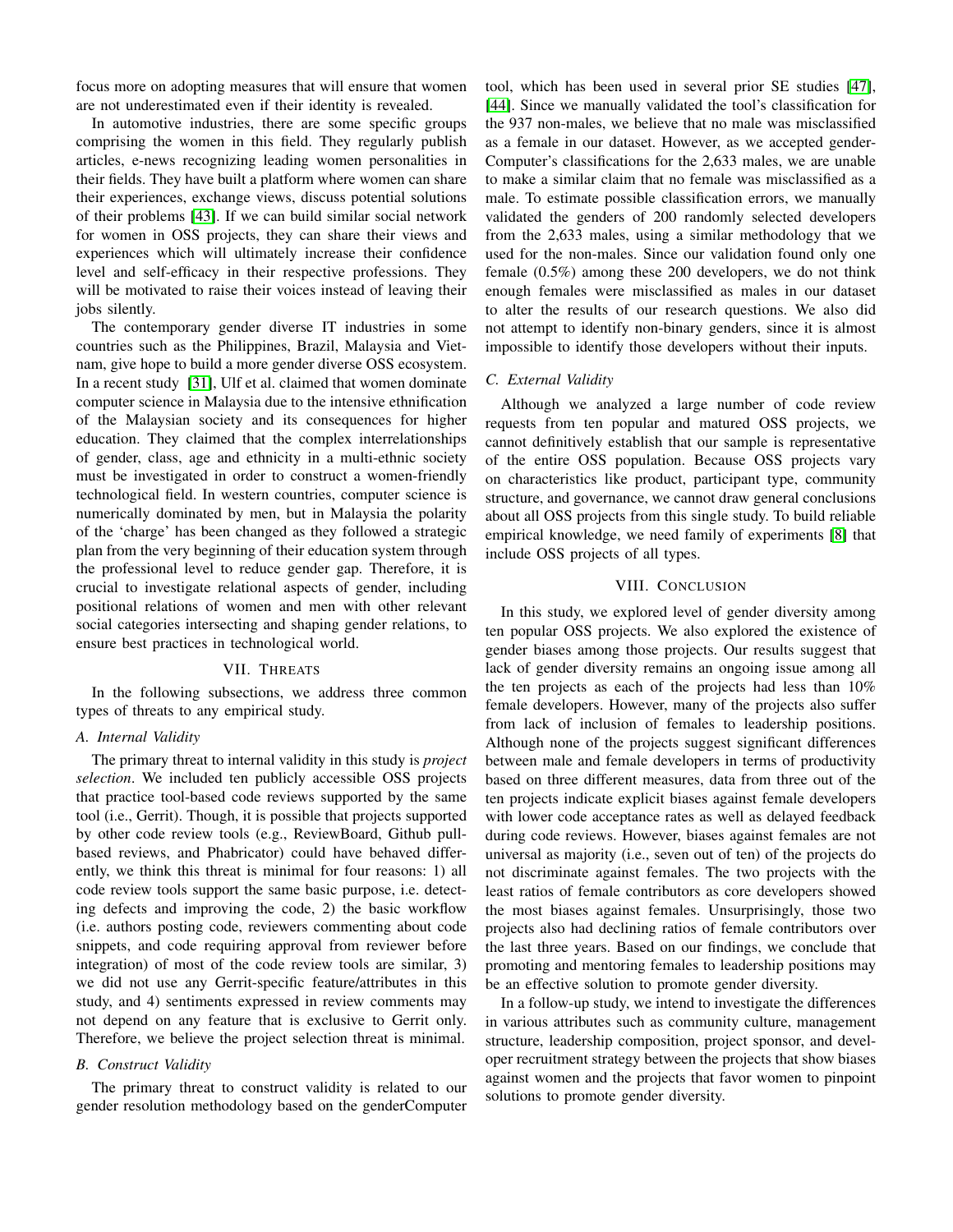#### **REFERENCES**

- <span id="page-10-19"></span>[1] "Floss." [Online]. Available: [http://geekfeminism.wikia.com/wiki/](http://geekfeminism.wikia.com/wiki/FLOSS#Discussion_of_issues) [FLOSS#Discussion](http://geekfeminism.wikia.com/wiki/FLOSS#Discussion_of_issues)\_of\_issues
- <span id="page-10-1"></span>[2] (2017) Girls who code. [Online]. Available:<https://girlswhocode.com/>
- <span id="page-10-18"></span>[3] *Oxford English Dictionary*. Oxford University Press, 2017.
- <span id="page-10-20"></span>[4] B. Alba, "To achieve gender equality, we must first tackle our unconscious biases," 2018. [Online]. Available: [http://theconversation.com/](http://theconversation.com/to-achieve-gender-equality-we-must-first-tackle-our-unconscious-biases-92848) [to-achieve-gender-equality-we-must-first-tackle-our-unconscious-biases-92848](http://theconversation.com/to-achieve-gender-equality-we-must-first-tackle-our-unconscious-biases-92848)<br>M. Asay, "Who really contributes to open source." [27]
- <span id="page-10-14"></span>[5] M. Asay, "Who really contributes to open source," 2018. [Online]. Available: [https://www.infoworld.com/article/3253948/](https://www.infoworld.com/article/3253948/open-source-tools/who-really-contributes-to-open-source.html) [open-source-tools/who-really-contributes-to-open-source.html](https://www.infoworld.com/article/3253948/open-source-tools/who-really-contributes-to-open-source.html)
- <span id="page-10-15"></span>[6] C. Ashcraft, B. McLain, and E. Eger, "Women in tech: The facts," *National Center for Women et Information Technology*, 2016.
- <span id="page-10-29"></span>[7] A. Bacchelli and C. Bird, "Expectations, outcomes, and challenges of modern code review," in *Proceedings of the 2013 International Conference on Software Engineering*. IEEE Press, 2013, pp. 712–721.
- <span id="page-10-46"></span>[8] V. R. Basili, F. Shull, and F. Lanubile, "Building knowledge through families of experiments," *IEEE Transactions on Software Engineering*, vol. 25, no. 4, pp. 456–473, 1999.
- <span id="page-10-40"></span>[9] Y. Benjamini and Y. Hochberg, "Controlling the false discovery rate: a practical and powerful approach to multiple testing," *Journal of the Royal statistical society: series B (Methodological)*, vol. 57, no. 1, pp. 289–300, 1995.
- <span id="page-10-32"></span>[10] C. Bird, A. Gourley, P. Devanbu, M. Gertz, and A. Swaminathan, "Mining email social networks," in *Proceedings of the 2006 international workshop on Mining software repositories*. ACM, 2006, pp. 137–143.
- <span id="page-10-3"></span>[11] Bitergia, "Gender-diversity analysis of the linux kernel technical contributions," 2016. [On-<br>linel. Available: https://blog.bitergia.com/2016/10/11/ https://blog.bitergia.com/2016/10/11/ [gender-diversity-analysis-of-the-linux-kernel-technical-contributions/](https://blog.bitergia.com/2016/10/11/gender-diversity-analysis-of-the-linux-kernel-technical-contributions/)
- <span id="page-10-39"></span>[12] A. Bosu, J. C. Carver, C. Bird, J. Orbeck, and C. Chockley, "Process Aspects and Social Dynamics of Contemporary Code Review: Insights from Open Source Development and Industrial Practice at Microsoft," *IEEE Transactions on Software Engineering*, vol. 1, no. 99, pp. 1–1, 2017.
- <span id="page-10-31"></span>[13] A. Bosu and J. C. Carver, "Impact of peer code review on peer impression formation: A survey," in *2013 ACM/IEEE International Symposium on Empirical Software Engineering and Measurement*. IEEE, 2013, pp. 133–142.
- <span id="page-10-35"></span>[14] ——, "Impact of Developer Reputation on Code Review Outcomes in OSS Projects: An Empirical Investigation," in *Proceedings of the 2014 ACM / IEEE International Symposium on Empirical Software Engineering and Measurement*, 2014, pp. 33:1–33:10.
- <span id="page-10-23"></span>[15] K. Campbell and A. Mínguez-Vera, "Gender diversity in the boardroom and firm financial performance," *Journal of business ethics*, vol. 83, no. 3, pp. 435–451, 2008.
- <span id="page-10-36"></span>[16] K. Crowston, K. Wei, Q. Li, and J. Howison, "Core and periphery in free/libre and open source software team communications," in *Proceedings of the 39th Annual Hawaii International Conference on System Sciences (HICSS'06)*, vol. 6. IEEE, 2006, pp. 118a–118a.
- <span id="page-10-16"></span>[17] J. Damore. Google's ideological echo chamber: How bias clouds our thinking about diversity and inclusion. [Online]. Available: [https://gizmodo.com/](https://gizmodo.com/exclusive-heres-the-full-10-page-anti-diversity-screed-1797564320) [exclusive-heres-the-full-10-page-anti-diversity-screed-1797564320](https://gizmodo.com/exclusive-heres-the-full-10-page-anti-diversity-screed-1797564320)
- <span id="page-10-25"></span>[18] L. DiDio, "Look out for techno-hazing," vol. 31, no. 39, pp. 72–73.
- <span id="page-10-0"></span>[19] N. L. Ensmenger, *The computer boys take over: Computers, programmers, and the politics of technical expertise*. Mit Press, 2012.
- <span id="page-10-9"></span>[20] K. Finley, "Diversity in open source is even worse than in tech overall," 2017. [Online]. Available: [https://www.wired.com/2017/06/](https://www.wired.com/2017/06/diversity-open-source-even-worse-tech-overall/) [diversity-open-source-even-worse-tech-overall/](https://www.wired.com/2017/06/diversity-open-source-even-worse-tech-overall/)
- <span id="page-10-11"></span>[21] S. Fowler. (2017) Reflecting on one very, very strange year at uber. [Online]. Available: [https://www.susanjfowler.com/blog/2017/2/](https://www.susanjfowler.com/blog/2017/2/19/reflecting-on-one-very-strange-year-at-uber) [19/reflecting-on-one-very-strange-year-at-uber](https://www.susanjfowler.com/blog/2017/2/19/reflecting-on-one-very-strange-year-at-uber)
- <span id="page-10-21"></span>[22] R. A. Ghosh, R. Glott, B. Krieger, and G. Robles, "Free/libre and open source software: Survey and study," 2002.
- <span id="page-10-24"></span>[23] C. Herring, "Does diversity pay?: Race, gender, and the business case for diversity," *American Sociological Review*, vol. 74, no. 2, pp. 208–224, 2009.
- <span id="page-10-27"></span>[24] S. A. Hewlett, L. Sherbin, F. Dieudonne, C. Fargnoli, and C. Fredman, "Athena factor 2.0: Accelerating female talent in science, engineering & technology," *Center for Talent Innovation2014*, 2014.
- <span id="page-10-28"></span>[25] T. James, M. Galster, K. Blincoe, and G. Miller, "What is the perception of female and male software professionals on performance, team dynamics and job satisfaction?: insights from the trenches," in *Proceedings of the 39th International Conference on Software Engineering: Software Engineering in Practice Track*, 2017, pp. 13–22.
- <span id="page-10-38"></span>[26] M. Joblin, S. Apel, C. Hunsen, and W. Mauerer, "Classifying developers into core and peripheral: An empirical study on count and network metrics," in *2017 IEEE/ACM 39th International Conference on Software Engineering (ICSE)*. IEEE, 2017, pp. 164–174.
- <span id="page-10-5"></span>V. Kuechler, C. Gilbertson, and C. Jensen, "Gender differences in early free and open source software joining process," in *IFIP International Conference on Open Source Systems*. Springer, 2012, pp. 78–93.
- <span id="page-10-43"></span>[28] J. Lansing, "Women in tech: don't even try to fit in a man's world," 2015, accessed = 2018-05-19. [Online]. Available: [http:](http://fortune.com/2015/08/08/jane-lansing-women-in-tech/) [//fortune.com/2015/08/08/jane-lansing-women-in-tech/](http://fortune.com/2015/08/08/jane-lansing-women-in-tech/)
- <span id="page-10-13"></span>[29] S. Levin. (2017) Female engineer sues tesla, describing a culture of 'pervasive harassment'. [Online]. Available: [https://www.theguardian.com/technology/2017/feb/28/](https://www.theguardian.com/technology/2017/feb/28/tesla-female-engineer-lawsuit-harassment-discrimination) [tesla-female-engineer-lawsuit-harassment-discrimination](https://www.theguardian.com/technology/2017/feb/28/tesla-female-engineer-lawsuit-harassment-discrimination)
- <span id="page-10-17"></span>[30] J. McConnell, "Mozilla experiment aims to reduce bias in code reviews," 2018. [Online]. Available: [https://blog.mozilla.org/blog/2018/](https://blog.mozilla.org/blog/2018/03/08/gender-bias-code-reviews/) [03/08/gender-bias-code-reviews/](https://blog.mozilla.org/blog/2018/03/08/gender-bias-code-reviews/)
- <span id="page-10-45"></span>[31] U. Mellstrm, "The intersection of gender, race and cultural boundaries, or why is computer science in malaysia dominated by women?" *Social Studies of Science*, vol. 39, no. 6, pp. 885–907, 2009.
- <span id="page-10-34"></span>[32] A. Mockus, R. T. Fielding, and J. D. Herbsleb, "Two case studies of open source software development: Apache and mozilla," *ACM Transactions on Software Engineering and Methodology (TOSEM)*, vol. 11, no. 3, pp. 309–346, 2002.
- <span id="page-10-10"></span>[33] D. Nafus, J. Leach, and B. Krieger, "Gender: Integrated report of findings," *FLOSSPOLS, Deliverable D*, vol. 16, 2006.
- <span id="page-10-12"></span>[34] u. . h.-s.-w.-r. Nathan Ingraham. (2017) Report: Apple is a sexist, toxic work environment.
- <span id="page-10-7"></span>[35] M. Ortu, G. Destefanis, S. Counsell, S. Swift, M. Marchesi, and R. Tonelli, "How diverse is your team? investigating gender and nationality diversity in github teams," *PeerJ Preprints*, vol. 4.
- <span id="page-10-26"></span>[36] A. Panteli, J. Stack, M. Atkinson, and H. Ramsay, "The status of women in the uk it industry: an empirical study," *European Journal of Information Systems*, vol. 8, no. 3, pp. 170–182, 1999.
- <span id="page-10-8"></span>[37] I. Papuc, "Is open source open to women?" 2017. [Online]. Available: <https://wotc.crn.com/blog/is-open-source-open-to-women>
- <span id="page-10-30"></span>[38] R. Paul, A. Bosu, and K. Z. Sultana, "Expressions of sentiments during code reviews: Male vs. female," in *Proceedings of the 26th IEEE International Conference on Software Analysis, Evolution and Reengineering*, ser. SANER '19, 2019.
- <span id="page-10-37"></span>[39] G. Robles, J. M. Gonzalez-Barahona, and I. Herraiz, "Evolution of the core team of developers in libre software projects," in *2009 6th IEEE international working conference on mining software repositories*. IEEE, 2009, pp. 167–170.
- <span id="page-10-22"></span>[40] G. Robles, L. A. Reina, J. M. González-Barahona, and S. D. Domínguez, *Women in Free/Libre/Open Source Software: The Situation in the 2010s*, 2016.
- <span id="page-10-41"></span>[41] S. S. Shapiro and M. B. Wilk, "An analysis of variance test for normality (complete samples)," *Biometrika*, vol. 52, no. 3/4, pp. 591–611, 1965.
- <span id="page-10-2"></span>[42] F. Sharan, "Asf committer diversity survey - 2016," 2017. [Online]. Available: [https://cwiki.apache.org/confluence/display/COMDEV/ASF+](https://cwiki.apache.org/confluence/display/COMDEV/ASF+Committer+Diversity+Survey+-+2016) [Committer+Diversity+Survey+-+2016](https://cwiki.apache.org/confluence/display/COMDEV/ASF+Committer+Diversity+Survey+-+2016)
- <span id="page-10-44"></span>[43] M. Sultana, S. Shafii, and S. Hussain, "Women professionals in automotive industry through international college of automotive (icam), pekan, malaysia," *IOSR Journal of Business and Management*, vol. 14, no. 1, pp. 50–55, 2013.
- <span id="page-10-4"></span>[44] J. Terrell, A. Kofink, J. Middleton, C. Rainear, E. Murphy-Hill, C. Parnin, and J. Stallings, "Gender differences and bias in open source: Pull request acceptance of women versus men," *PeerJ Computer Science*, vol. 3, p. e111, 2017.
- <span id="page-10-42"></span>[45] N. Tiku, "This is why there aren't enough women in tech," 2013. [Online]. Available: [http://valleywag.gawker.com/](http://valleywag.gawker.com/this-is-why-there-arent-enough-women-in-tech-1221929631) [this-is-why-there-arent-enough-women-in-tech-1221929631](http://valleywag.gawker.com/this-is-why-there-arent-enough-women-in-tech-1221929631)
- <span id="page-10-33"></span>[46] B. Vasilescu, A. Capiluppi, and A. Serebrenik, "Gender, representation and online participation: A quantitative study," *Interacting with Computers*, vol. 26, no. 5, pp. 488–511, 2014.
- <span id="page-10-6"></span>[47] B. Vasilescu, D. Posnett, B. Ray, M. G. van den Brand, A. Serebrenik, P. Devanbu, and V. Filkov, "Gender and tenure diversity in github teams,"